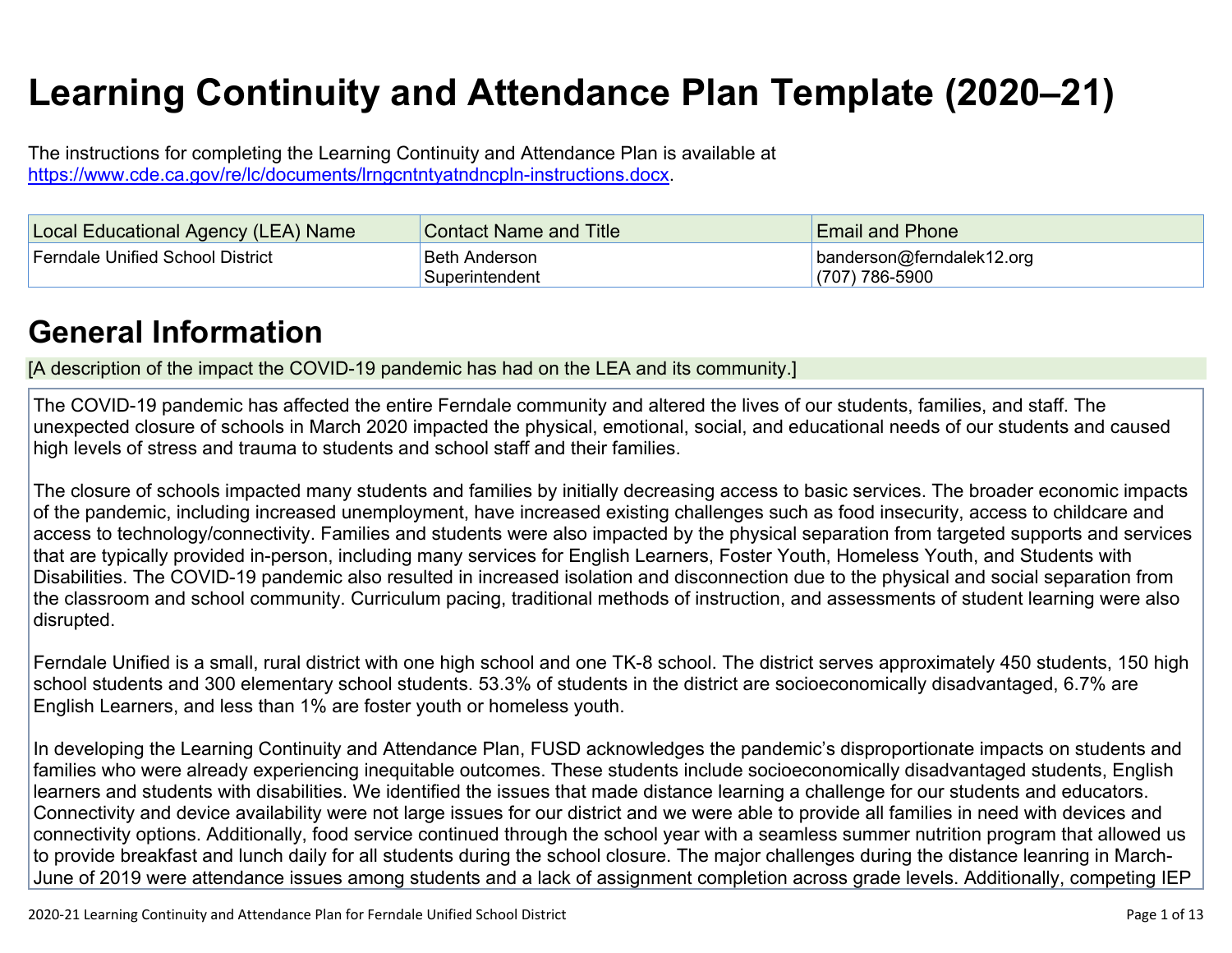amendments as well as changes to Speech Therapy, Counseling and EL services due to no in person learning was a difficult process. The district worked to provide these services through distance learning but noted this is an area that needs improvement if the district must reenter in to a full distance learning model.

Over the summer, the school board voted to return to in person learning and district administration with input form all stakeholders worked with the Humboldt County Department of Public Health and the Humboldt County Office of Education to submit School Site Specific Protection Plans for both of our school sites and a return to learning plan for both sites. The SSSPPs can found on the school website at ferndalek12.org. These plans mat all the requirements from Humboldt County Public Health for our sites to return to in person learning on August 321, 2020. In addition site administration and staff worked to together to come up with plans for a school day that would incorporate a distance learning option for families who need that option for high risk reasons. Also, as the pandemic is fluid, we are prepared to move into full distance learning if needed. Input sessions, information sessions and surveys were offered to all families and staff in the district and were made available in Spanish as well as English as all El and non-English speaking families in the district at this time are Spanish speaking. All decisions and procedures during the 2020 school site closure to students and for the start of the 2020-2021 school year were communicated through mail, email and social media.

### **Stakeholder [Engagement](http://www.doc-tracking.com/screenshots/20LCP/Instructions/20LCPInstructions.htm#stakeholderengagement)**

[A description of the efforts made to solicit stakeholder feedback.]

Ferndale Unified's efforts to solicit stakeholder feedback to inform the district's School Site Specific Protection Plan, In person and distance learning options and the Learning Continuity and Attendance Plan began in June and have continued throughout the development process. The district's planning process toward the reopening of schools began with guidance from the Humboldt County Office of Education and the Humboldt County Department of Public Health. Engaging in outreach and surveying stakeholders has provided and continues to provide valuable input to inform the district's planning in Academics, Attendance & Engagement, Culture & Climate, District Communication, Nutrition Services, and Public Health. As the 2019-20 academic year came to a close and throughout the summer, the district administered surveys to families to gain their feedback on distance learning and options for the fall. These surveys were made available in English and Spanish and administered via email, text message and social media through our all call system. A total of 220 families responded to the survey and detailed results can be found in various board packets. We also held staff and parent input meetings during July through Zoom and took input and provided updated information from CDE, HCOE and HCDPH. We also had an input session for Spanish speaking parents and families. The district's efforts to engage stakeholders in providing input to the Learning Continuity and Attendance Plan began early so that the information received would meaningfully inform plan development. From the surveys in June and July and input sessions in July as well as input sessions at the August board meeting and from parent emails and phone calls throughout the summer, the district gained a lot of valid input prior to engaging in plan revisions during leading up to and following the public hearing in early September.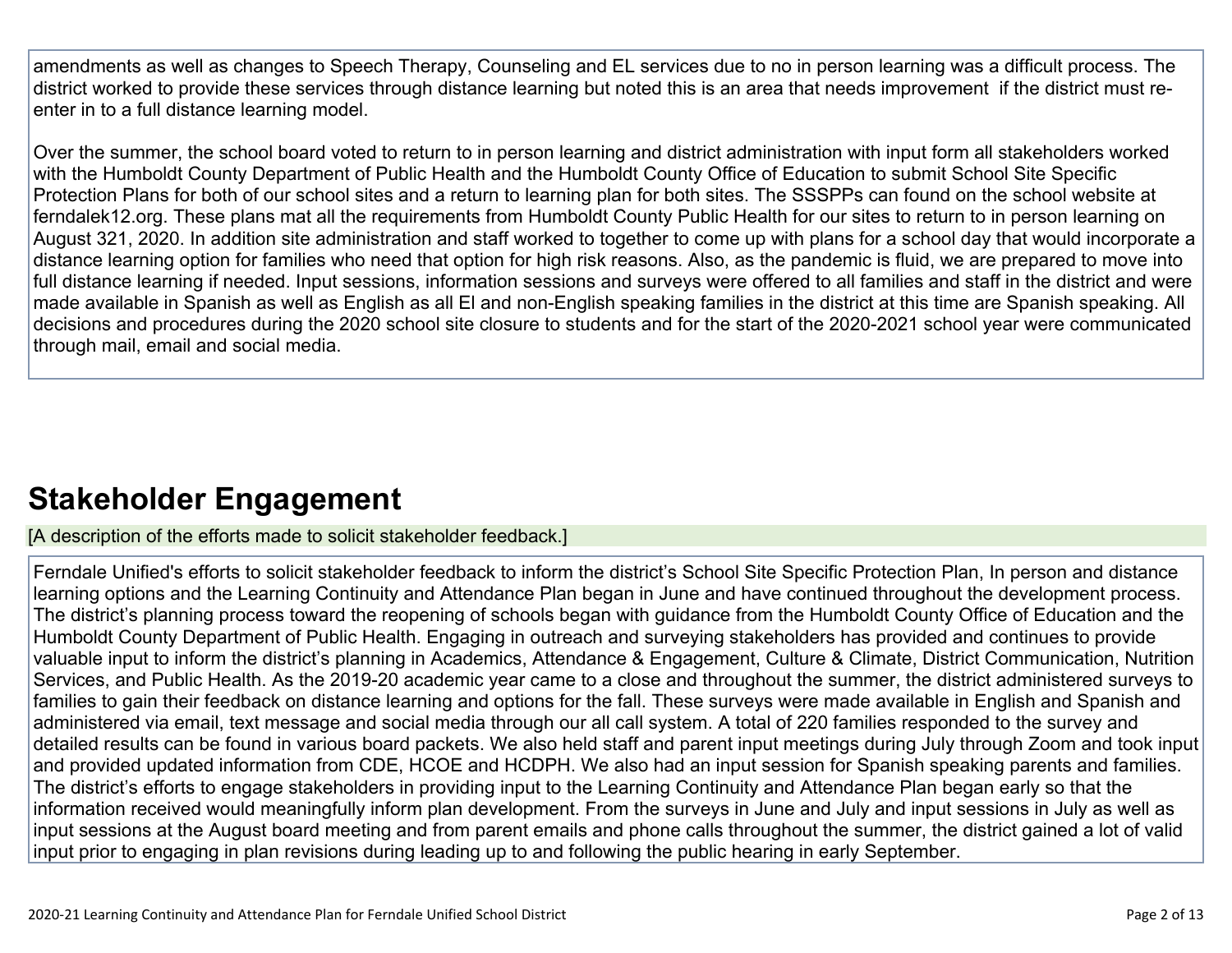#### [A description of the options provided for remote participation in public meetings and public hearings.]

All public and staff input sessions were available through zoom link and teleconference. Notification of these meetings and the information needed to join were sent through email, mail, text message and social media. All messages were sent in Spanish to Spanish speaking families.

[A summary of the feedback provided by specific stakeholder groups.]

All stakeholder groups had the following concerns in common: Increased communication from teachers regarding distance learning requirements and schedules; an option for synchronous learning, especially synchronous instruction. Parent and staff survey results suggested that 85% of families in the district and 80% of teachers in the district preferred in person instruction if possible. The majority of those surveyed also requested 5 day a week in person instruction. Stakeholders represented students with IEPs and other supports voiced concern over ensuring those supports remained in place in the most true to the plan form if distance learning is in place. Additionally, members from most stakeholder groups shared their concerns over PPE, sanitizing procedures and cohort planning.

[A description of the aspects of the Learning Continuity and Attendance Plan that were influenced by specific stakeholder input.]

All aspects of the Learning Continuity and Attendance Plan were influenced by stakeholder input as all areas of concerns were addressed in our School Site Specific Protection Plans (as monitored by the county office of education and the county public health department) and the specific site plans for in person and distance learning models.

# **[Continuity](http://www.doc-tracking.com/screenshots/20LCP/Instructions/20LCPInstructions.htm#ContinuityofLearning) of Learnin[g](http://www.doc-tracking.com/screenshots/20LCP/Instructions/20LCPInstructions.htm#ContinuityofLearning)**

### **In-Person [Instructional](http://www.doc-tracking.com/screenshots/20LCP/Instructions/20LCPInstructions.htm#ContinuityofLearning1) Offerings**

[A description of the actions the LEA will take to offer classroom-based instruction whenever possible, particularly for students who have experienced significant learning loss due to school closures in the 2019–2020 school year or are at a greater risk of experiencing learning loss due to future school closures.]

Based on the survey results suggesting that 85% of families in the district and 80% of teachers in the district preferred in person instruction if possible, the district moved forward throughout the summer with planning for in person instruction. Coordination with the Humboldt County Department of Public Health, the Humboldt County Office of Education, the Ferndale Unified Teacher's Association and input from all stakeholders, the district worked to create the required School Site Specific Protection Plans and an MOU between the district and the teacher's association. In order to meet all suggestions and guidelines for safely re-opening schools many things had to be considered and planned carefully for both Ferndale Elementary School and Ferndale High School. On August 31, 2020, Ferndale Elementary (TK-8) began the school year with 221 in person/on site students and Ferndale High School (9-12) began the school year with 128 in person/on site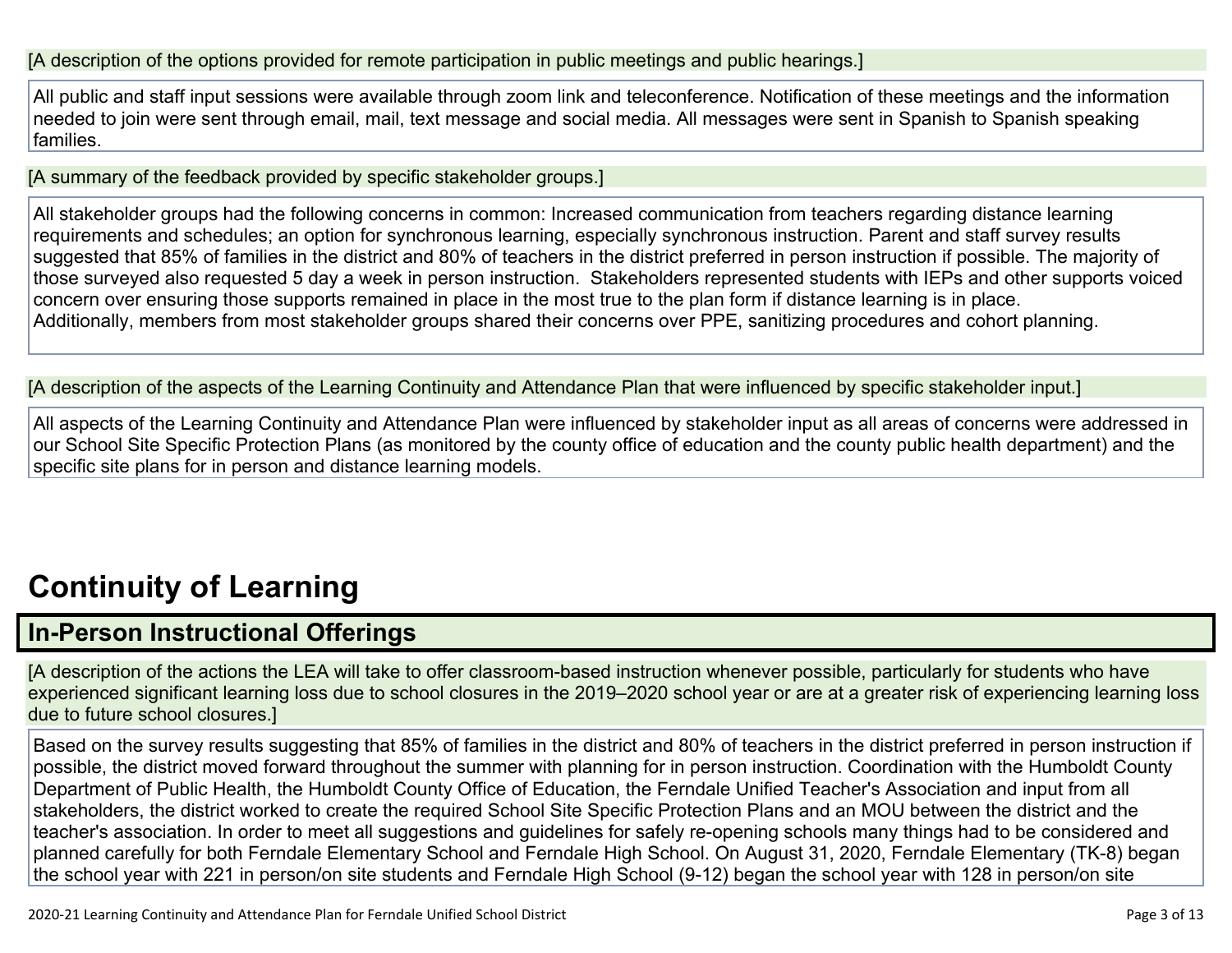learners. In order to also serve students whose families requested distance learning due to risk factors in their home environment, the school schedules were designed to meet he required daily instructional minutes for 2020-2021 (K = 180 minutes daily, 1-3 = 230 minutes daily, 4-12 = 240 minutes daily) with an earlier than usual release time at both sites to provide an opportunity for added assassinate for distance learners from 1:15-3:15 pm daily. Additional changes that had to be made were smaller classroom/cohort sizes, directional movement in the hallways, students staying in their classroom cohorts for lunch and recess, a reduction to 2 periods a day instead of 4 periods a day (block schedule) for the middle school, and a reduction from 7 periods a day to 4 periods a day at the high school (semester broken into two 4 period quarters). Also, additional cleaning and sanitizing were scheduled throughout the day, all students and staff are required to wear masks while at school, social distancing of 3-6 feet is maintained between student work stations, hand washing and sanitizing were increased throughout the day, and outdoor eating and instructional spaces were created. Masks, face shields and protective barriers were provided to all staff and masks are available for any students who need them. Also, symptom and temperature check stations are required for entry into the school buildings every morning. Initial assessment for learning loss helped teachers to plan for additional instruction needed as well as arrange for intervention and support where needed. The smaller class sizes due to social distancing requirements will also support students with learning loss. These smaller class sizes did require additional teaching staff at the elementary school. All other supports are in place in the in person and distance learning school days for students (math intervention, IEP accommodations and supports, EL support and instruction, and OT and Speech Therapy support. Additionally, all teachers are instructing their in person learners on the use of the digital learning platforms that will be used should a cohort or school quarantine or closure be necessary.

#### **Actions Related to In-Person [Instructional](http://www.doc-tracking.com/screenshots/20LCP/Instructions/20LCPInstructions.htm#ContinuityofLearning2) Offerings [additional rows and actions may be added as necessary]**

| <b>Description</b>                                                                                                                                                                          | <b>Total Funds</b> | Contributing |
|---------------------------------------------------------------------------------------------------------------------------------------------------------------------------------------------|--------------------|--------------|
| Face coverings (masks and face shields)                                                                                                                                                     | TBD                | <b>No</b>    |
| Increased supply of hand soap and hand sanitizer. Hand sanitizer dispensers.                                                                                                                | TBD                | <b>No</b>    |
| Thermometers for temperature check/health screening of students and staff.                                                                                                                  | TBD                | <b>No</b>    |
| Disinfecting materials and supplies (Disinfecting spray, Disinfecting liquid, disinfecting wipes,<br>towels, gloves, etc.)                                                                  | TBD                | <b>No</b>    |
| Signage, posters, floor decals for marking social distancing, unidirectional moment, exit/entry<br>points, reminding students and staff to social distance, wear masks, wash/sanitize hands | TBD                | <b>No</b>    |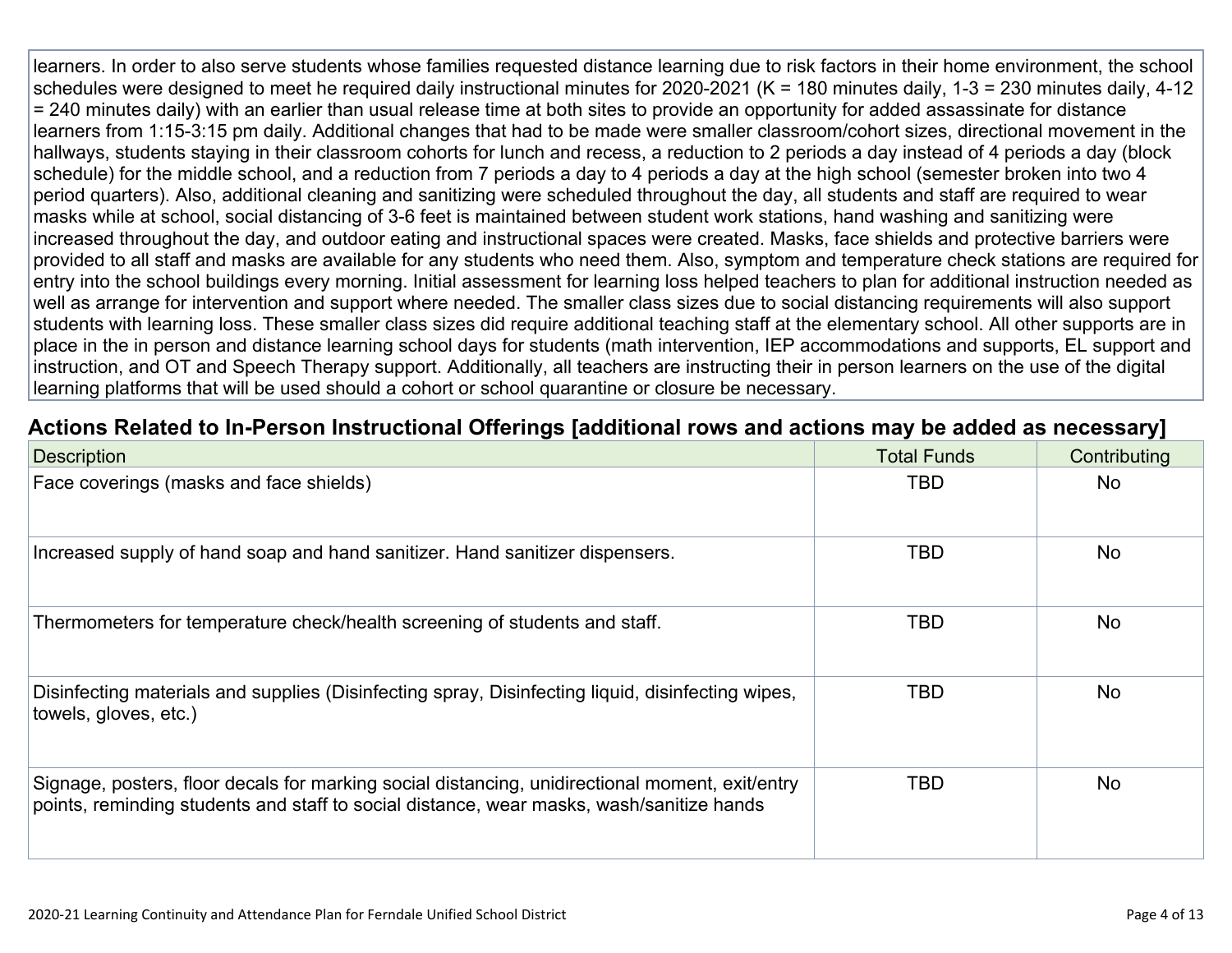| <b>Description</b>                                                                                        | <b>Total Funds</b> | Contributing |
|-----------------------------------------------------------------------------------------------------------|--------------------|--------------|
| Increased HVAC filter replacements and purchase of air filter and purifying devices for certain<br>spaces | <b>TBD</b>         | <b>No</b>    |
| Plexiglass and plastic to provide barriers when close contact is likely                                   | <b>TBD</b>         | <b>No</b>    |
| Additional supplies to limit sharing supplies/objects                                                     | <b>TBD</b>         | <b>No</b>    |

### **Distance [Learning](http://www.doc-tracking.com/screenshots/20LCP/Instructions/20LCPInstructions.htm#DistanceLearningProgram) Program**

#### **Continuity of [Instruction](http://www.doc-tracking.com/screenshots/20LCP/Instructions/20LCPInstructions.htm#DistanceLearningProgram1)**

[A description of how the LEA will provide continuity of instruction during the school year to ensure pupils have access to a full curriculum of substantially similar quality regardless of the method of delivery, including the LEA's plan for curriculum and instructional resources that will ensure instructional continuity for pupils if a transition between in-person instruction and distance learning is necessary.]

Synchronous Learning: Synchronous learning is any type of learning that takes place in real time where a group of students are engaging in learning simultaneously and through live instruction and interaction.

- Most resembles a real classroom
- Learners can ask questions and receive feedback simultaneously
- Allows for collaboration between students
- Teachers can provide immediate feedback, assessment, and make adjustments as needed
- Synchronous learning can occur using computer interaction through Google Classroom or video.

Asynchronous Learning: Asynchronous learning occurs separately and without real-time interaction.

- Directly aligned to live learning and instruction
- Feedback and opportunities for questions come later
- Students can absorb content at their own pace
- Provides opportunities for students to develop questions and reflections on learning
- Allows for more flexibility in scheduling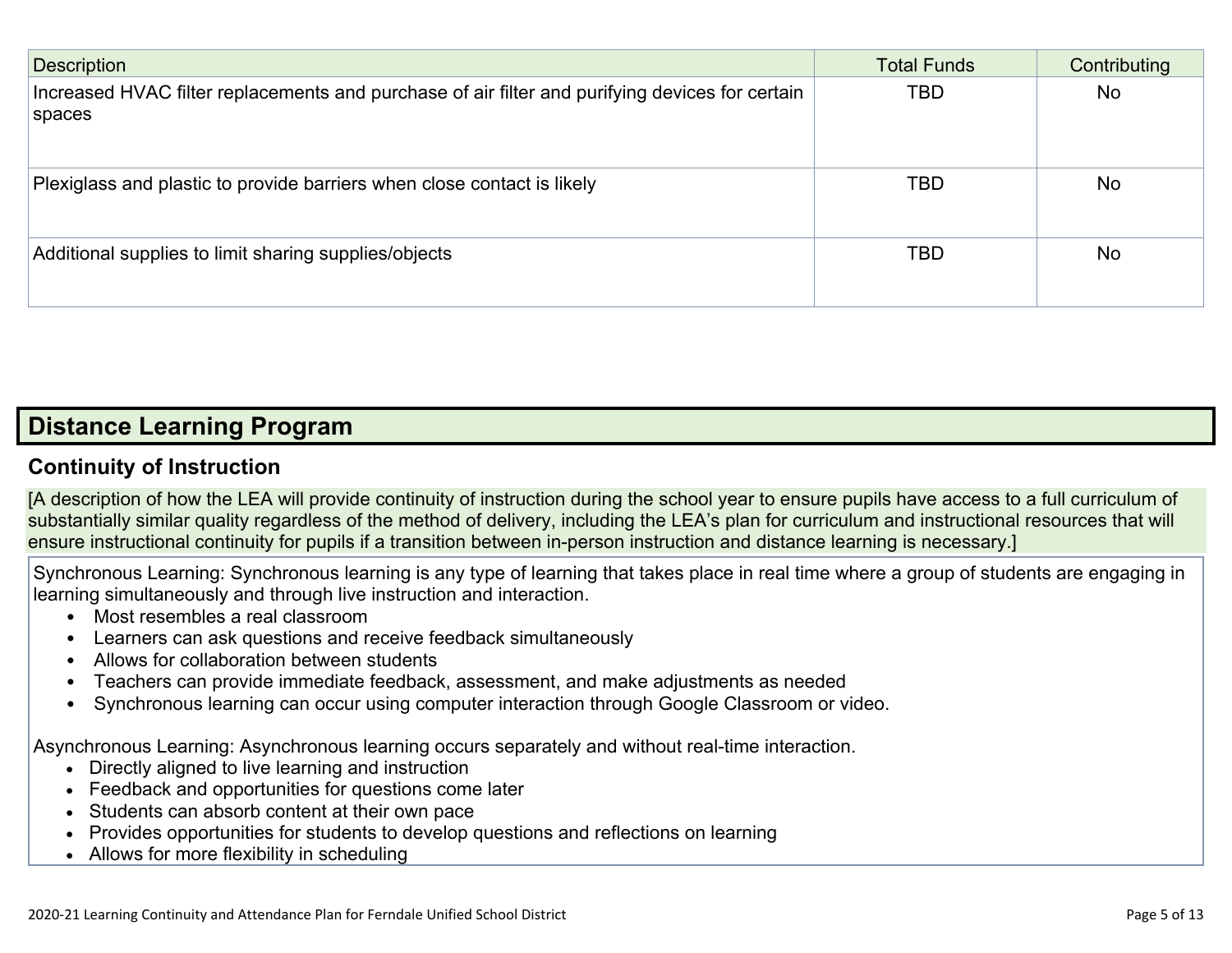Asynchronous learning can occur through classwork, videos, group work, or with other support from a teacher.

Ferndale Unified's distance learning plan will include a combination of synchronous and asynchronous learning. The district acknowledges that distance learning is challenging and does not envision students, teachers, and parents/guardians sitting in front of a screen all day long. The district's planned distance learning model is flexible and has balance between synchronous and asynchronous learning and between whole class and small group support.

As noted in the stakeholder feedback section, community input reflected some dissatisfaction with the distance learning model implemented from March-June. District staff have, in their own reflections, identified a number of areas in which significant improvements were needed. Daily, live instruction and interaction was a key area for improvement in the spring, with asynchronous learning being the primary model. The parents and families have strongly voiced their desire to see their teachers provide students the full classroom experience, including peer to peer interaction when possible. The requirement for daily, live instruction has been affirmed by Senate Bill 98. If full distance learning is needed again, Ferndale High School and Ferndale Elementary School will be offering consistent, daily, live instruction for every student with the option of participating through recorded instruction later. The option to later view recorded instruction is critical in supporting the different needs of learners, some of whom need to watch instruction over again as well as the individual needs of families during a shelter in place type order. The district believes that all students should receive the minimum required minutes of instruction and student support per day, which shall include both scheduled synchronous and asynchronous instruction. In addition to direct, live instruction every day for every student, a key expectation of the district's plan is teacher availability to students outside of that time. Access and availability is acknowledged as a key element enabling students to fully access the curriculum regardless of the mode of instruction. Whether at a distance or in-person, students - and family members - need consistent and reliable access to teacher support. This includes maintaining open communication channels and identified times at which support can be obtained.

#### **Access to Devices and [Connectivity](http://www.doc-tracking.com/screenshots/20LCP/Instructions/20LCPInstructions.htm#DistanceLearningProgram2)**

[A description of how the LEA will ensure access to devices and connectivity for all pupils to support distance learning.]

At this time the district has purchased additional Chromebooks to allow for a 1-to-1 device ration so all students can be assigned a device for in person and/or distance learning. Additionally, during the closure in the spring, all students who needed assassinate with connectivity were provided with hot spots for distance learning,. The only barrier with connectivity are the few families who live where the only available internet connectivity is through satellite internet and we have had some issues with streaming and Zoom for those families. Hot spots were provided for families who could go to another residence to do school work or the school libraries were made available for wireless access as needed. We will continue to reach out to families with connectivity concerns and provide connectivity as needed should another transition to full distance learning be necessary.

#### **Pupil [Participation](http://www.doc-tracking.com/screenshots/20LCP/Instructions/20LCPInstructions.htm#DistanceLearningProgram3) and Progress**

[A description of how the LEA will assess pupil progress through live contacts and synchronous instructional minutes, and a description of how the LEA will measure participation and time value of pupil work.]

The instructional plan is to meet the minimum instructional minutes of instruction that includes either synchronous and asynchronous instruction, including interaction with peers and support check-ins. Attendance will be taken in Aeries in both scenarios. Regular instruction,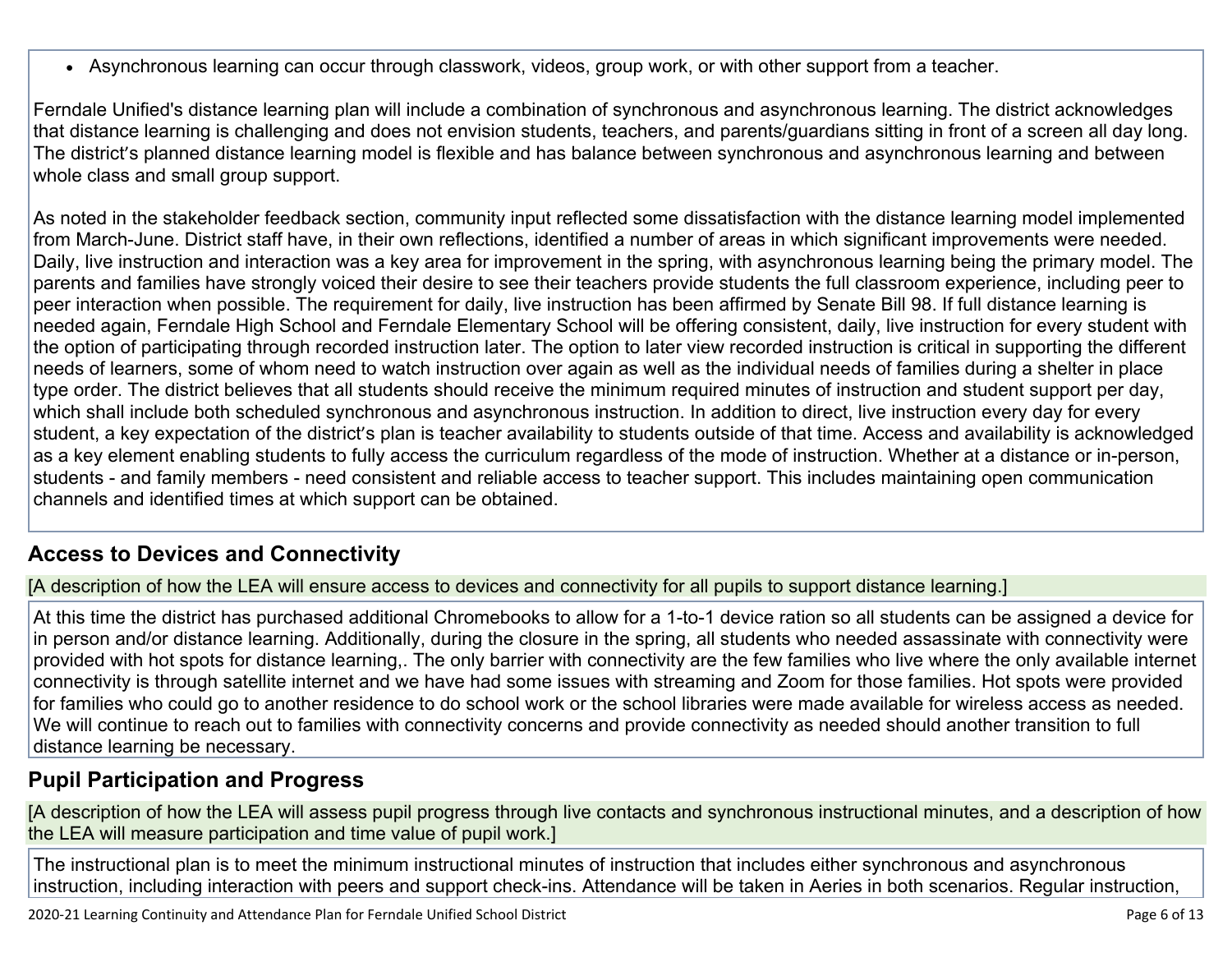check-ins and assessments, plus information logged in from several daily "checking for understanding activities/discussions" as well as assignment completion and correctness will be used to monitor attendance, engagement and academic progress.

#### **Distance Learning Professional [Development](http://www.doc-tracking.com/screenshots/20LCP/Instructions/20LCPInstructions.htm#DistanceLearningProgram4)**

[A description of the professional development and resources that will be provided to staff to support the distance learning program, including technological support.]

Teachers were encouraged to attend distance learning training through the Humboldt County Office of Education and the SHIFT conference. A lead teacher from each site attended the SHIFT training on distance learning and shared their learning with the rest of the staff. With the focus on returning to in person instruction, teachers worked to incorporate their distance learning tools into the classroom. This includes Google Classroom, Zoom, online textbooks and learning tools and school email. Teachers cab request additional professional development and upon approval can attend sessions to improve their distance learning instructional model.

#### **Staff Roles and [Responsibilities](http://www.doc-tracking.com/screenshots/20LCP/Instructions/20LCPInstructions.htm#DistanceLearningProgram5)**

[A description of the new roles and responsibilities of affected staff as a result of COVID-19.]

Altered schedules allow for in-person teaching from the beginning of school until 1 each day at both sites. Synchronous learning happens through students zooming in to the in person classes. If a shift to full distance learning happens, teachers will teach from their classrooms and all students will zoom in for synchronous learning. From 1:45 until 3:15 daily, teachers assistant distance learning students through Zoom meetings, email, and telephone. RSP teachers, the EL teacher, intervention teachers and teachers aides assist distance learners throughout the school day to provide supports and accommodations as directed by individual student learning plans.

#### **[Supports](http://www.doc-tracking.com/screenshots/20LCP/Instructions/20LCPInstructions.htm#DistanceLearningProgram6) for Pupils with Unique Needs**

[A description of the additional supports the LEA will provide during distance learning to assist pupils with unique needs, including English learners, pupils with exceptional needs served across the full continuum of placements, pupils in foster care, and pupils who are experiencing homelessness.]

All students who need them can receive hotspots and devices to access synchronous instruction, recorded instruction, Google Classrooms and online programs as needed. General ed. and resource teachers collaborate to plan and evaluate the online, paper, and Zoom meeting results, as they are completed by students receiving differentiated and integrated ELD instruction. English Learners are invited to extra individual and small group instructional support Zoom meetings that are held for students to access designated and integrated ELD instruction. RSP teachers create accommodations and supports as well as assignments at each student's level to supplement the weekly general education assignments for differentiated and integrated lessons. Teachers hold office hours and/or check-in times Monday through Friday to help support students who have additional questions or need extra guidance. This includes phone calls and/or email contact. Students with a 504 or receiving services through an IEP, low income students, Homeless and Foster Youth, and English Learners are all served by having extra staff assigned or available to them. Support staff is sometimes scheduled through regular Zoom time. But more often, School Psychologist, Counselors, Speech Therapist and other resource staff members hold additional sessoins to provide services for students and individual families based on their needs or Individual Educational Program. All students can schedule on site visits as needed for speech therapy, IEp supports and accommodations, connectivity, counseling, etc.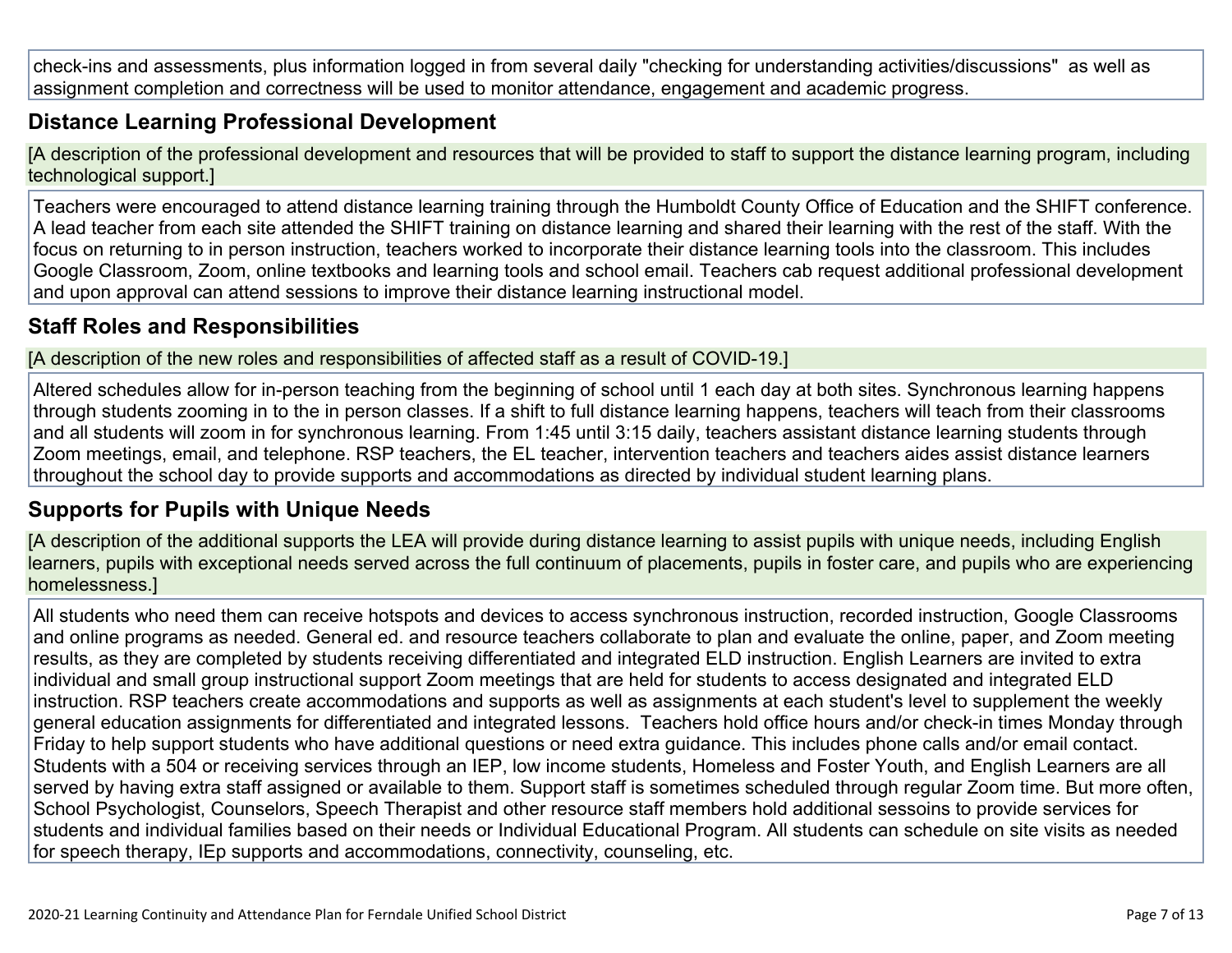| <b>Description</b>                                                                                        | <b>Total Funds</b> | Contributing |
|-----------------------------------------------------------------------------------------------------------|--------------------|--------------|
| Chromebook purchases                                                                                      | TBD                | Yes          |
| Charger replacements for Chromebooks                                                                      | TBD                | <b>Yes</b>   |
| Hot spot devices purchase                                                                                 | TBD                | Yes          |
| Hot spot data purchases                                                                                   | <b>TBD</b>         | <b>Yes</b>   |
| Online/distance learning tools and platforms                                                              | <b>TBD</b>         | Yes          |
| Professional Development for Distance Learning instructional methods/tools                                | TBD                | Yes          |
| Technology purchases for staff use to enhance distance learning (microphones, cameras,<br>headsets, etc.) | <b>TBD</b>         | Yes          |

### **Pupil [Learning](http://www.doc-tracking.com/screenshots/20LCP/Instructions/20LCPInstructions.htm#PupilLearningLoss) Loss**

[A description of how the LEA will address pupil learning loss that results from COVID-19 during the 2019–2020 and 2020–21 school years, including how the LEA will assess pupils to measure learning status, particularly in the areas of English language arts, English language development, and mathematics.]

Students will complete formative/pre-assessments at the start of school to determine baselines so that staff can assess each students' learning status and plan accordingly to provide appropriate instruction to address learning loss and move forward with attainment of current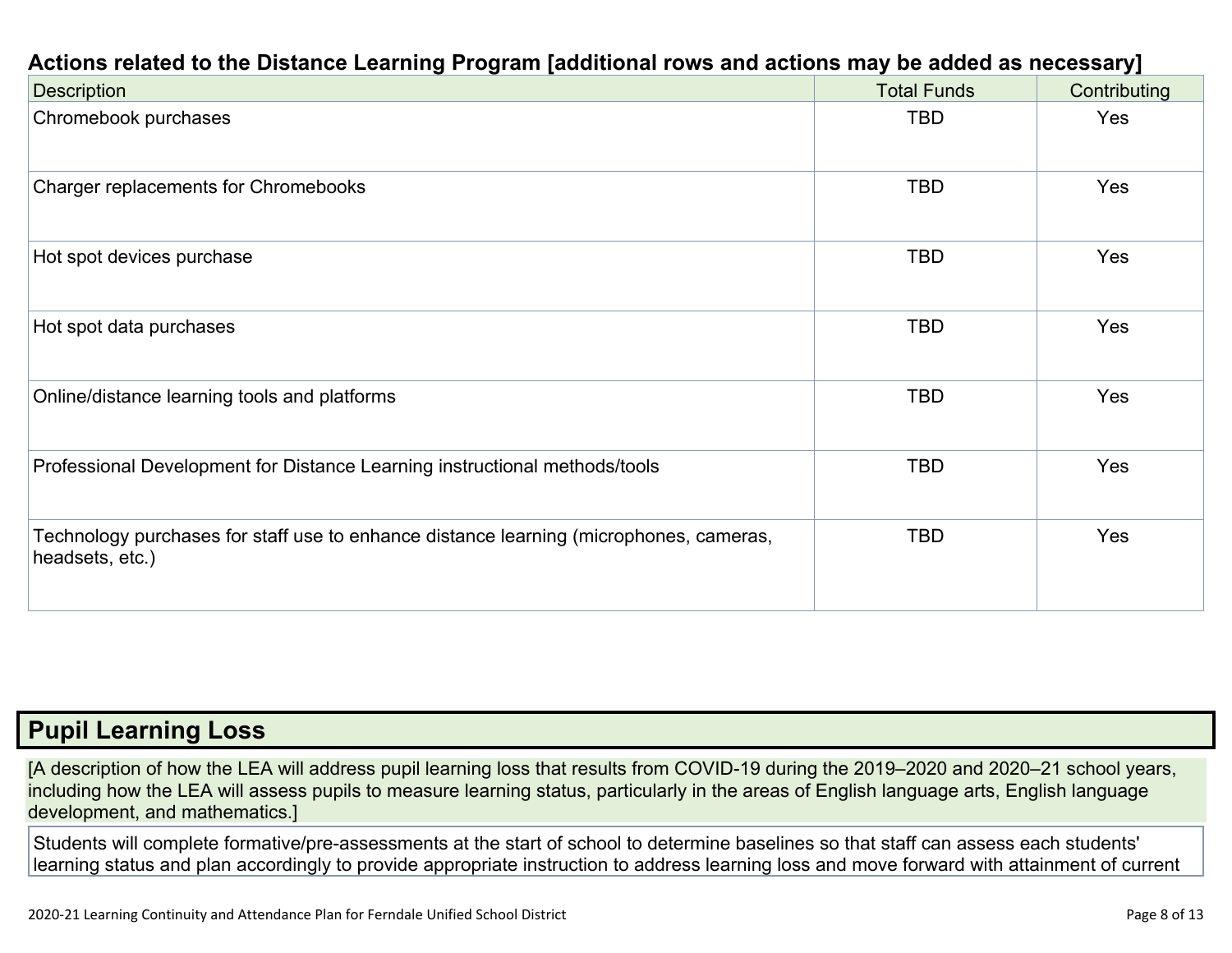year standards. Assessments used may include, but are not limited to: NWEA assessments, CAASPP Interim assessments, Grade level shared assessments and individual teacher created assessments.

#### **Pupil Learning Loss [Strategies](http://www.doc-tracking.com/screenshots/20LCP/Instructions/20LCPInstructions.htm#PupilLearningLoss1)**

[A description of the actions and strategies the LEA will use to address learning loss and accelerate learning progress for pupils, as needed, including how these strategies differ for pupils who are English learners; low-income; foster youth; pupils with exceptional needs; and pupils experiencing homelessness.]

Intervention teachers, small group instruction, teacher aide and tutor support can all assist in the general education teachers' strategies to address learning loss and achievement gaps.

#### **[Effectiveness](http://www.doc-tracking.com/screenshots/20LCP/Instructions/20LCPInstructions.htm#PupilLearningLoss2) of Implemented Pupil Learning Loss Strategies**

[A description of how the effectiveness of the services or supports provided to address learning loss will be measured.]

Growth from baseline will be the primary measure of effectiveness.

#### **Actions to Address Pupil Learning Loss [additional rows and actions may be added as [necessary\]](http://www.doc-tracking.com/screenshots/20LCP/Instructions/20LCPInstructions.htm#PupilLearningLoss4)**

| Description                                                                                                                                                                                                                                        | <b>Total Funds</b> | Contributing |
|----------------------------------------------------------------------------------------------------------------------------------------------------------------------------------------------------------------------------------------------------|--------------------|--------------|
| Actions will be determined throughout the school year as assessment results are analyzed<br>and Instructional Leadership Teams can meet to make decisions for best addressing learning<br>loss in wither the in person or distance learning model. | <b>TBD</b>         | <b>Yes</b>   |

### **Mental Health and Social and Emotional [Well-Being](http://www.doc-tracking.com/screenshots/20LCP/Instructions/20LCPInstructions.htm#MentalHealthandSocialandEmotional)**

[A description of how the LEA will monitor and support mental health and social and emotional well-being of pupils and staff during the school year, including the professional development and resources that will be provided to pupils and staff to address trauma and other impacts of COVID-19 on the school community.]

The school counselors, administrators and other support staff members held additional lessons online to provide services for students and individual families based on their social emotional needs during the school closure in the Spring of 2020. Counselors and administrators also competed home visits to offer additional support when needed. For the Fall of 2020, the school counselors are designing new virtual supports and resources for distance learning students and families. This may include a individual and small group sessions as appropriate as well as links to additional programs and support through our county office of education. In person students will continue to receive counseling services on site to support social and emotional well-being.

2020-21 Learning Continuity and Attendance Plan for Ferndale Unified School District Page 9 of 13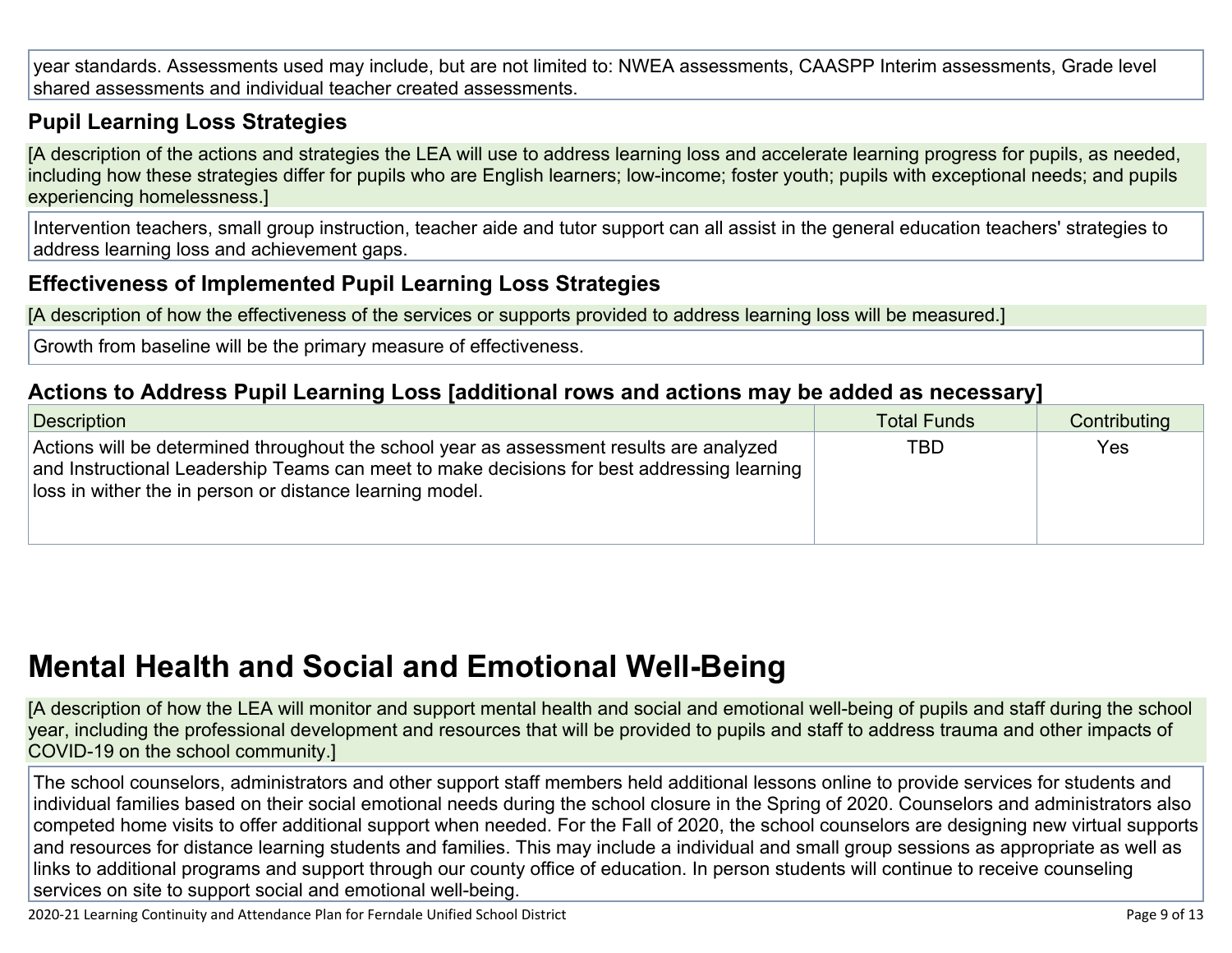# **Pupil and Family [Engagement](http://www.doc-tracking.com/screenshots/20LCP/Instructions/20LCPInstructions.htm#PupilEngagementandOutreach) and Outreach**

[A description of pupil engagement and outreach, including the procedures for tiered reengagement strategies for pupils who are absent from distance learning and how the LEA will provide outreach to pupils and their parents or guardians, including in languages other than English, when pupils are not meeting compulsory education requirements, or if the LEA determines the pupil is not engaging in instruction and is at risk of learning loss.]

With our small schools and class sizes, teachers know their students well and have the ability to address the academic or social/emotional needs as they arise. Students do not "fall through the cracks" in Ferndale schools, which is one of the strengths of the district. Family training for Zoom access and Google Classroom was provided in the Spring of 2020. Follow up phone calls (with a Spanish speaking translator when needed) were conducted to ensure apps and processes were fully understood by parents who spoke only Spanish. Special arrangements for technology, meals, class meetings and work exchanges were made and deliveries were arranged when needed. Teachers and administrators regularly contacted families of students who were not engaging with distance learning in the Spring to ensure connectivity and technology needs were met, to offer instruction for technology apps as needed and to ensure that all supports (EL, IEP, mental health, etc.) were in place and could be accessed. Surveys for the planning of the 2020-2021 school year were delivered through email, mail and social media links to allow all families to give input in English or Spanish. The schedule and procedures for the upcoming year was shared, along with options and recommendations for families who feel they need a different instructional model. Regular check-ins and follow-ups during the 2020-2021 school year will reinforce that attendance and learning are being monitored and there are expectations for success.

# **School [Nutrition](http://www.doc-tracking.com/screenshots/20LCP/Instructions/20LCPInstructions.htm#SchoolNutrition)**

[A description of how the LEA will provide nutritionally adequate meals for all pupils, including those students who are eligible for free or reduced-price meals, when pupils are participating in both in-person instruction and distance learning, as applicable.]

Our regularly planned menus will be served for school breakfasts and lunches and will be provided in person and for pick-up and delivery for distance learners for the 2020-21 school year. Meal pick up times and locations will be communicated to parents via the all call system.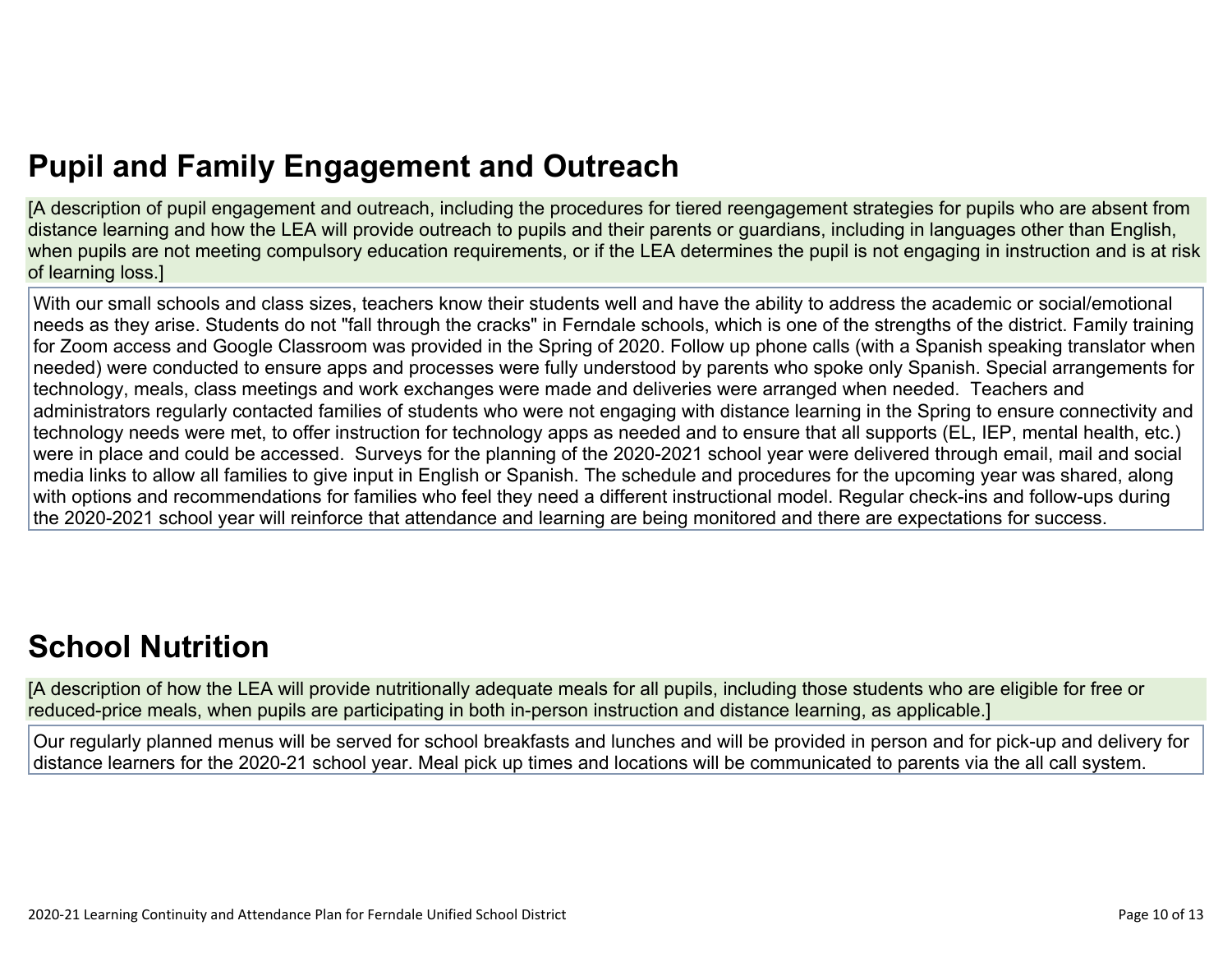# **Additional Actions to Implement the Learning Continuity Plan [\[additional](http://www.doc-tracking.com/screenshots/20LCP/Instructions/20LCPInstructions.htm#AdditionalActions) rows and actions may be added as [necessary\]](http://www.doc-tracking.com/screenshots/20LCP/Instructions/20LCPInstructions.htm#AdditionalActions)**

| Section                                                                                                                                                                | <b>Description</b>                                                                                                          | <b>Total Funds</b> | Contributing |
|------------------------------------------------------------------------------------------------------------------------------------------------------------------------|-----------------------------------------------------------------------------------------------------------------------------|--------------------|--------------|
| The section of the Learning<br>Continuity Plan related to the<br>action described; may put $N/A$ services]<br>if the action does not apply to<br>one specific section] | [A description of what the action is; may include a description<br>of how the action contributes to increasing or improving |                    |              |

### **[Increased](http://www.doc-tracking.com/screenshots/20LCP/Instructions/20LCPInstructions.htm#IncreasedorImprovedServices) or Improved Services for Foster Youth, English Learners, and Low-Income [Students](http://www.doc-tracking.com/screenshots/20LCP/Instructions/20LCPInstructions.htm#IncreasedorImprovedServices)**

| Providentage to Increase or Improve Services Increased the Students | Increased Apportionment based on the Enrollment of Foster Youth, English Learners, and Low- |
|---------------------------------------------------------------------|---------------------------------------------------------------------------------------------|
| $ 9.03\%$                                                           | 417,027                                                                                     |

#### **Required [Descriptions](http://www.doc-tracking.com/screenshots/20LCP/Instructions/20LCPInstructions.htm#RequiredDescriptions)**

[For the actions being provided to an entire school, or across the entire school district or county office of education (COE), an explanation of (1) how the needs of foster youth, English learners, and low-income students were considered first, and (2) how these actions are effective in meeting the needs of these students.]

Supplemental and Concentration funds were used at Ferndale HS to provide .17 FTE (1 period) of College and Career Readiness (formerly AVID) and College and Career Readiness training, .34 FTE (2 periods) of Financial Management, .17 FTE (1 period) Math Intervention and 1.2 FTE of Counseling at the middle school and high school levels for social/emotional support for students. These services helped the student and families to understand both high school graduation and college entrance requirements. The counselor met with all unduplicated students and parents at least once each school year to update requirements, review the student's academic and career path, and to provide information regarding financial support for postsecondary education. These services are all geared towards assisting students to meet the high school graduation requirements and career/college readiness after 12th grade. The counseling support also helped encourage student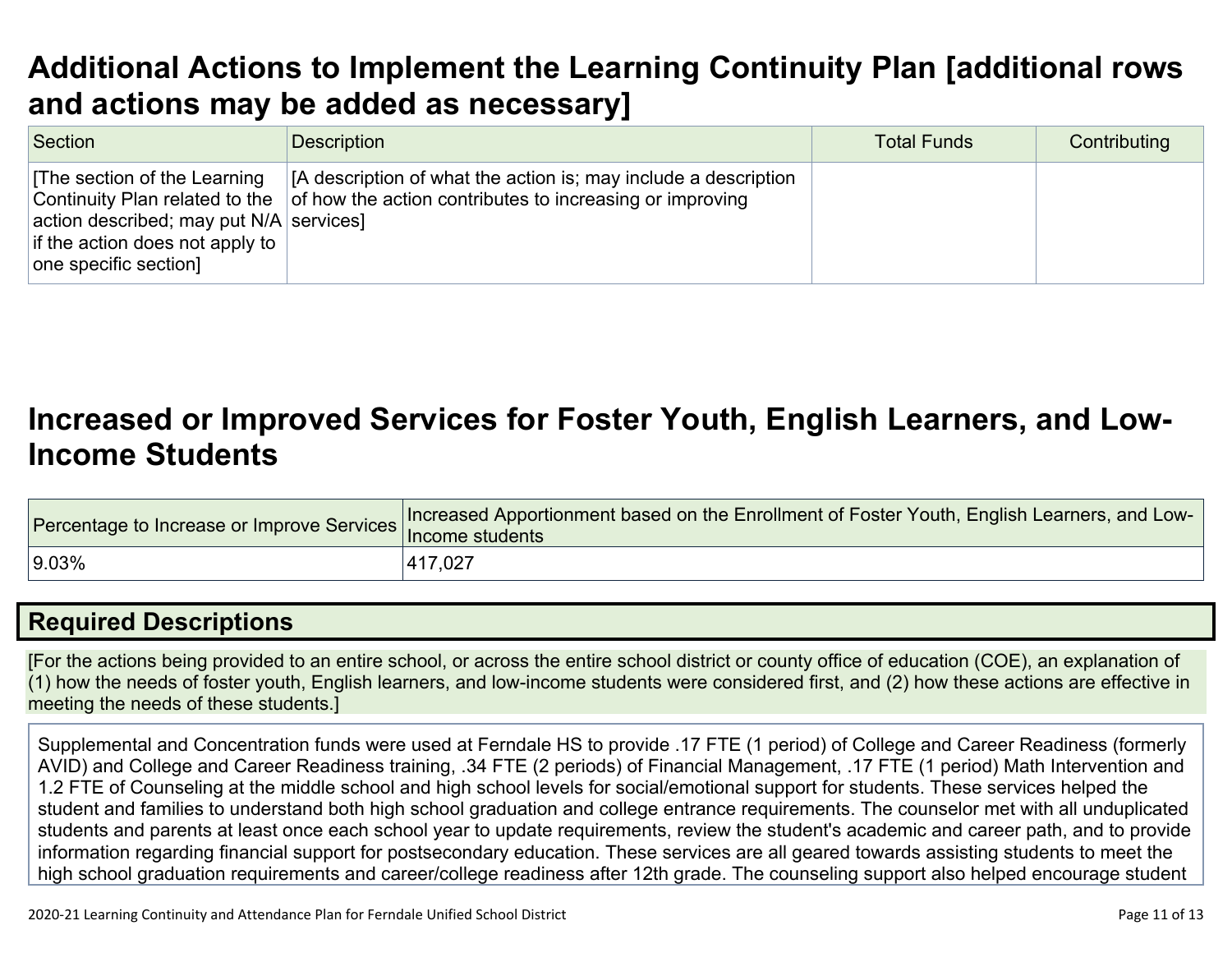attendance, increased students' positive perception of their school/education and encouraged a positive school climate. Additionally, the AP Testing Fees were be paid by the District to remove any economic barriers that may prevent a student from participating in the testing. At Ferndale Elementary School, Supplemental and Concentration funds were primarily used to support EL students in the acquisition of the English language and support within their Core Classes. A 1.0 FTE Certificated EL teacher and 2 . 495 FTE EL aides provided direct assistance to these students. Additionally, NWEA testing was be used three times a year to assess the academic progress of these students and assist in identifying intervention needs by student group.

Additional technology was purchased and made available to unduplicated students for checkout/ borrowing to support their learning outside of the school day at the after school program and in the home. Districtwide we will increase/reinforce the technology available for instruction and student learning at all grade levels with the purchase of a combination of Laptops, Computers, Chromebooks and Ipads, Chrome Carts, and software programs; Accelerated Reader, Math IXL, Raz K, etc.. The District will contribute to the salary of a regional Foster Youth Liaison to serve the foster youth of the district for increased services and additional support. The District will provide CalSoap tutors at the middle and high school levels to support the academic development of unduplicated students.

The actions listed above were successful in providing the improved and additional services needed to help all students succeed in the District as we continue to adapt to an ever changing student demographics.

[A description of how services for foster youth, English learners, and low-income students are being increased or improved by the percentage required.]

Supplemental and Concentration funds were used at Ferndale HS to provide .17 FTE (1 period) of College and Career Readiness (formerly AVID) and College and Career Readiness training, .34 FTE (2 periods) of Financial Management, .17 FTE (1 period) Math Intervention and 1.2 FTE of Counseling at the middle school and high school levels for social/emotional support for students. These services helped the student and families to understand both high school graduation and college entrance requirements. The counselor met with all unduplicated students and parents at least once each school year to update requirements, review the student's academic and career path, and to provide information regarding financial support for postsecondary education. These services are all geared towards assisting students to meet the high school graduation requirements and career/college readiness after 12th grade. The counseling support also helped encourage student attendance, increased students' positive perception of their school/education and encouraged a positive school climate. Additionally, the AP Testing Fees were be paid by the District to remove any economic barriers that may prevent a student from participating in the testing. At Ferndale Elementary School, Supplemental and Concentration funds were primarily used to support EL students in the acquisition of the English language and support within their Core Classes. A 1.0 FTE Certificated EL teacher and 2 . 495 FTE EL aides provided direct assistance to these students. Additionally, NWEA testing was be used three times a year to assess the academic progress of these students and assist in identifying intervention needs by student group.

Additional technology was purchased and made available to unduplicated students for checkout/ borrowing to support their learning outside of the school day at the after school program and in the home. Districtwide we will increase/reinforce the technology available for instruction and student learning at all grade levels with the purchase of a combination of Laptops, Computers, Chromebooks and Ipads, Chrome Carts, and software programs; Accelerated Reader, Math IXL, Raz K, etc.. The District will contribute to the salary of a regional Foster Youth Liaison to serve the foster youth of the district for increased services and additional support. The District will provide CalSoap tutors at the middle and high school levels to support the academic development of unduplicated students.